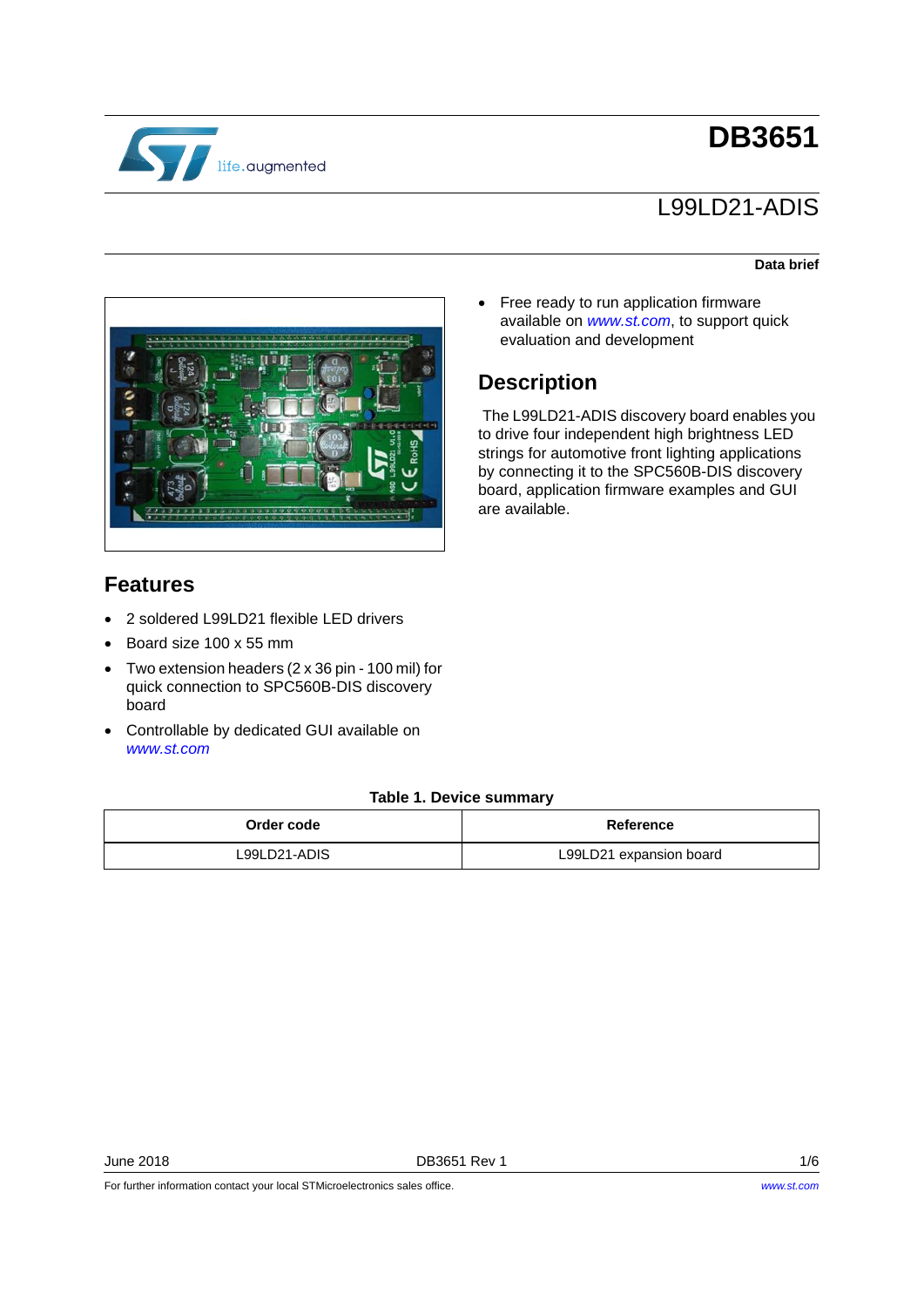# **Contents**

| $\mathbf 1$    |     |  |  |  |  |  |  |  |
|----------------|-----|--|--|--|--|--|--|--|
|                |     |  |  |  |  |  |  |  |
|                | 1.2 |  |  |  |  |  |  |  |
|                | 1.3 |  |  |  |  |  |  |  |
|                | 1.4 |  |  |  |  |  |  |  |
| $\overline{2}$ |     |  |  |  |  |  |  |  |

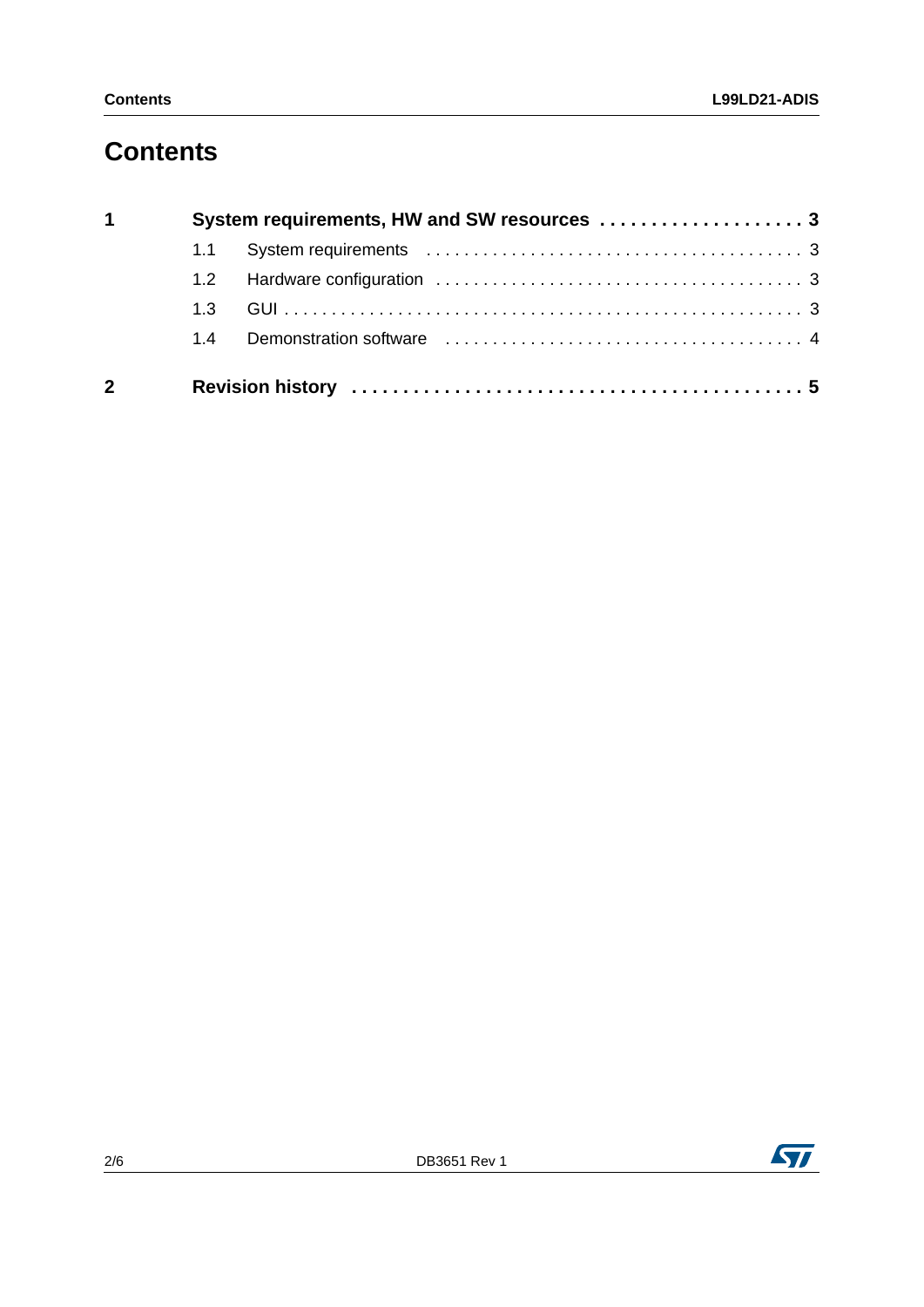## <span id="page-2-0"></span>**1 System requirements, HW and SW resources**

### <span id="page-2-1"></span>**1.1 System requirements**

- Windows PC (2000, XP, Vista, 7)
- USB type A to mini-B cable
- SPC560B-DIS discovery board
- L99LD21-ADIS board



### **Figure 1. Complete system**

## <span id="page-2-2"></span>**1.2 Hardware configuration**

L99LD21-ADIS can be sold stand alone or with microcontroller discovery board SPC560B-DIS. For more information, please refer to ST website *www.st.com*.

## <span id="page-2-3"></span>**1.3 GUI**

GUI is available to control the entire system, that is SPC560B-DIS Discovery board connected with the L99LD21-ADIS application board. For more information, and to download the latest version available, please refer to ST web www.st.com.



DB3651 Rev 1 3/6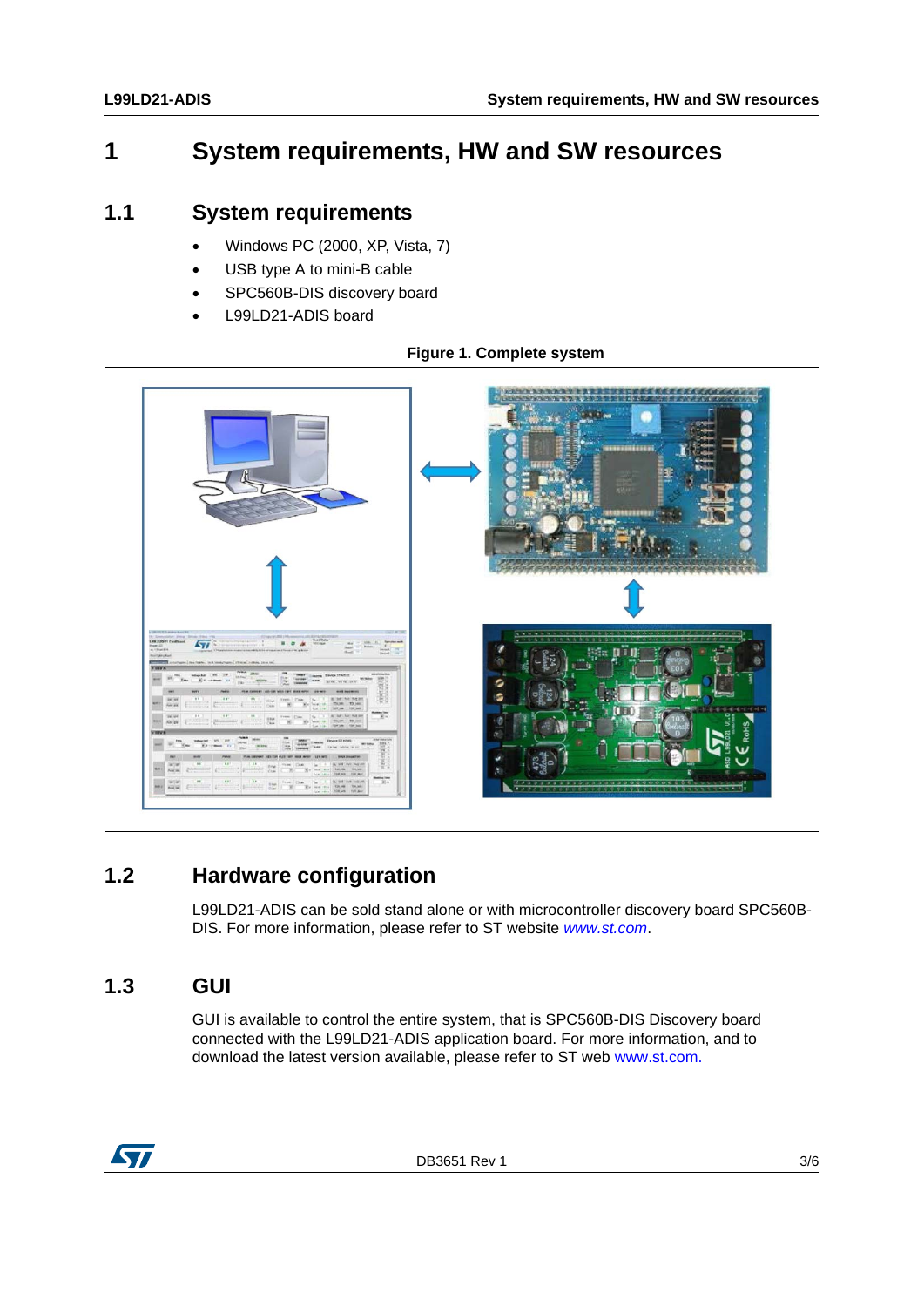|                                   |                | File Communication Settings Services Debug Help                                                                          |                                                                                                                 |                                                   |                              |                      |                                   | (C) Copyright 2018, STMicroelectronics, ADG BODY&AUDIO DIVISION |                                      |                                                       |
|-----------------------------------|----------------|--------------------------------------------------------------------------------------------------------------------------|-----------------------------------------------------------------------------------------------------------------|---------------------------------------------------|------------------------------|----------------------|-----------------------------------|-----------------------------------------------------------------|--------------------------------------|-------------------------------------------------------|
| L99LD20/21 EvalBoard<br>Power LED |                |                                                                                                                          | $Tx: -m1 = -1 - m1 = -1 - m1 = -1 - m1 = -$<br>$\circ$<br>$Rx: ---; ---;$                                       |                                                   |                              | o                    |                                   | <b>Board Status</b><br>WDC trigger                              | VBat 777<br>$\sim$<br>727<br>VBoost1 | <b>Operation mode:</b><br>GSBN FS<br>uC:<br>Restats . |
| rev. 1.9 April 2018               |                |                                                                                                                          | life, quamented STMicroelectronics assumes no responsbility for the consequences of the use of this application |                                                   |                              |                      |                                   |                                                                 | VBoost2 ???                          | 222<br>Device A:                                      |
| Show Lighting Board               |                |                                                                                                                          |                                                                                                                 |                                                   |                              |                      |                                   |                                                                 |                                      | Device B:<br>777                                      |
|                                   |                | Standard Control Control Registers   Status Registers   Test & Trimming Registers   SFI History   Watchdog   Device Info |                                                                                                                 |                                                   |                              |                      |                                   |                                                                 |                                      |                                                       |
| <b>* DEV A</b>                    |                |                                                                                                                          |                                                                                                                 |                                                   |                              |                      |                                   |                                                                 |                                      |                                                       |
|                                   |                |                                                                                                                          |                                                                                                                 | <b>PWMck</b><br>200 Hz                            |                              | DIN                  |                                   |                                                                 |                                      |                                                       |
|                                   | Freq.<br>OFF   | Voltage Ref.                                                                                                             | NPG OVP                                                                                                         | <b></b><br>DIN Freq                               |                              | <b>OLow</b>          | <b>ENABLE</b>                     | MASTER                                                          | Device STATUS: -                     | Global Status Evte<br>GSBN 7<br><b>WD Status</b>      |
| <b>BOOST</b>                      |                | $\approx$ Khz<br>$\div$ V                                                                                                | $\rightarrow$ VBoost: $0V$                                                                                      | 400.0 Khz<br><b></b><br>$V$ En                    |                              | <b>O</b> High        | <b>GO STBY</b><br><b>LIMPHOME</b> | OSLAVE                                                          | CLK FAIL WD FAIL VS UV               | RST 6<br>$\overline{\phantom{a}}$                     |
|                                   |                |                                                                                                                          |                                                                                                                 |                                                   |                              | OPWM                 |                                   |                                                                 |                                      | SPIE 5<br>FE <sub>2</sub><br>$\vert$                  |
|                                   | <b>DUT</b>     | <b>DUTY</b>                                                                                                              | <b>PHASE</b>                                                                                                    | PEAK CURRENT LED CUR VLED TOFF BUCK INPUT         |                              |                      |                                   | <b>LED INFO</b>                                                 | <b>BUCK DIAGNOSIS</b>                | FE1<br> 3                                             |
|                                   | <b>ON OFF</b>  | 0 <sup>2</sup>                                                                                                           | $0.0*$                                                                                                          | 0A                                                |                              | V x usec.            | Aulo                              | $\circ$<br>V <sub>im</sub>                                      | OL SHT TW1 TW2 OVT                   | DE<br> 2 <br>GW<br>$\vert x \vert$                    |
| <b>BUCK 1</b>                     |                | <b><i>BEERIE EXPERIENCES</i></b>                                                                                         | <b>EXECUTIVE</b>                                                                                                | <b><i><u>It is is is in the final</u></i></b>     | <b></b> High                 |                      | $\Rightarrow$ V                   | AVG LED 1.000 A                                                 | TON MAX<br>TON MIN                   | FS<br>$\vert$                                         |
|                                   | PWM DIN        | <b>THE REFERENCE CORP.</b>                                                                                               | <b>T.L.L.L.L.L.L.L.L.</b>                                                                                       | TO FEMALE PERSONAL                                | <b>OLow</b>                  | $\ddot{\phantom{1}}$ |                                   | LLPF 0.000 A                                                    | TOFF MIN<br>TOFF MAX                 |                                                       |
|                                   |                |                                                                                                                          |                                                                                                                 |                                                   |                              |                      |                                   |                                                                 |                                      | <b>Blanking Time</b>                                  |
|                                   | ON OFF         | 0 <sup>2</sup>                                                                                                           | $0.0$ <sup>*</sup>                                                                                              | <b>OA</b>                                         | High                         | V x usec.            | Auto                              | $\mathbf{0}$<br>V <sub>LED</sub>                                | OL SHT TW1 TW2 OVT                   | $=$ $\frac{1}{2}$                                     |
| <b>BUCK 2</b>                     | PWM DIN        | <b></b><br>.                                                                                                             | .<br>.                                                                                                          | <b>Le Karana and San Ad</b><br><b>Transaction</b> | <b>OLow</b>                  | $\blacksquare$       | $\Rightarrow$ V                   | AVG LED 1.000 A                                                 | TON_MIN<br>TON_MAX                   |                                                       |
|                                   |                |                                                                                                                          |                                                                                                                 |                                                   |                              |                      |                                   | L1 PF 0.000 A                                                   | TOFF_MAX<br><b>TOFF MIN</b>          |                                                       |
| <b>* DEV B</b>                    |                |                                                                                                                          |                                                                                                                 |                                                   |                              |                      |                                   |                                                                 |                                      |                                                       |
|                                   |                |                                                                                                                          |                                                                                                                 | <b>PWMclk</b><br>200 Hz                           |                              | DIN                  |                                   |                                                                 |                                      |                                                       |
|                                   | Freq.<br>DFF   | <b>Voltage Ref.</b>                                                                                                      | NPG OVP                                                                                                         | . <u>.</u><br>DIN Freq                            |                              | O Low                | <b>ENABLE</b><br><b>GO STBY</b>   | <b>MASTER</b>                                                   | Device STATUS: -                     | Global Status Byte<br>GSBN 7<br><b>WD Status</b>      |
| <b>BODST</b>                      |                | $\approx$ Khz                                                                                                            | $\bullet$ V $\rightarrow$ VBoost:<br>0V                                                                         | 300.0 Khz<br>VEn                                  |                              | C High<br>OPWM       | <b>LIMPHOME</b>                   | SLAVE                                                           | CLK FAIL WD FAIL VS UV               | RST 6<br>$\cdots$                                     |
|                                   |                |                                                                                                                          |                                                                                                                 |                                                   |                              |                      |                                   |                                                                 |                                      | SPIE 5<br>FE2 4                                       |
|                                   | 0 <sup>U</sup> | <b>DUTY</b>                                                                                                              | <b>PHASE</b>                                                                                                    | <b>PEAK CURRENT</b>                               | <b>LED CUR VLED TOFF</b>     |                      | <b>BUCK INPUT</b>                 | LED INFO                                                        | <b>BUCK DIAGNOSIS</b>                | FE1 3                                                 |
|                                   |                | 0 <sup>2</sup>                                                                                                           | $0.0$ .                                                                                                         | 0A                                                |                              | V xusec.             | Auto                              | $\Box$                                                          | OL SHT TW1 TW2 OVT                   | DE<br>$\vert$ <sub>2</sub><br>GW <sub>1</sub>         |
| <b>BUCK 1</b>                     | ON OFF         | <u>1,</u>                                                                                                                | <b></b>                                                                                                         | <b>LEASTRIAN LITTLE</b>                           | <b>O</b> High                |                      |                                   | V <sub>іяп</sub><br>AVG LED 1.000 A                             | TON MIN<br>TON MAX                   | FS 0                                                  |
|                                   | PWM DIN        | <b>THEFT EXPERIENCE</b>                                                                                                  | <del>.</del>                                                                                                    | <del>.</del>                                      | <b>OLow</b>                  | $\ddot{\bullet}$     | $ \bullet $ V                     | L1.99 0.000 A                                                   | TOFF_MIN<br>TOFF MAX                 |                                                       |
|                                   |                |                                                                                                                          |                                                                                                                 |                                                   |                              |                      |                                   |                                                                 |                                      | <b>Blanking Time</b>                                  |
|                                   | ON OFF         | 0.2                                                                                                                      | $0.0$ <sup>*</sup>                                                                                              | 0A                                                |                              | V x usec.            | Auto                              | $\theta$<br>$V_{\text{ten}}$                                    | OL SHT TW1 TW2 OVT                   | $\Rightarrow$ ns                                      |
| <b>BUCK 2</b>                     | PWM DIN        |                                                                                                                          |                                                                                                                 | .                                                 | <b>O</b> High<br><b>OLow</b> | $\div$               | $\Rightarrow$ V                   | AVG LED 1.000 A                                                 | TON MIN<br>TON MAX                   |                                                       |
|                                   |                | TREFFERED EXECUTIVES                                                                                                     | <b>TELESSION STATISTICS</b>                                                                                     | The contractor of                                 |                              |                      |                                   | LLPP 0.000 A                                                    | TOFF_MIN<br>TOFF MAX                 |                                                       |

**Figure 2. GUI interface**

## <span id="page-3-0"></span>**1.4 Demonstration software**

Firmware is available for easy demonstration. For more information and to download the latest version available, please refer to ST web *www.st.com*.

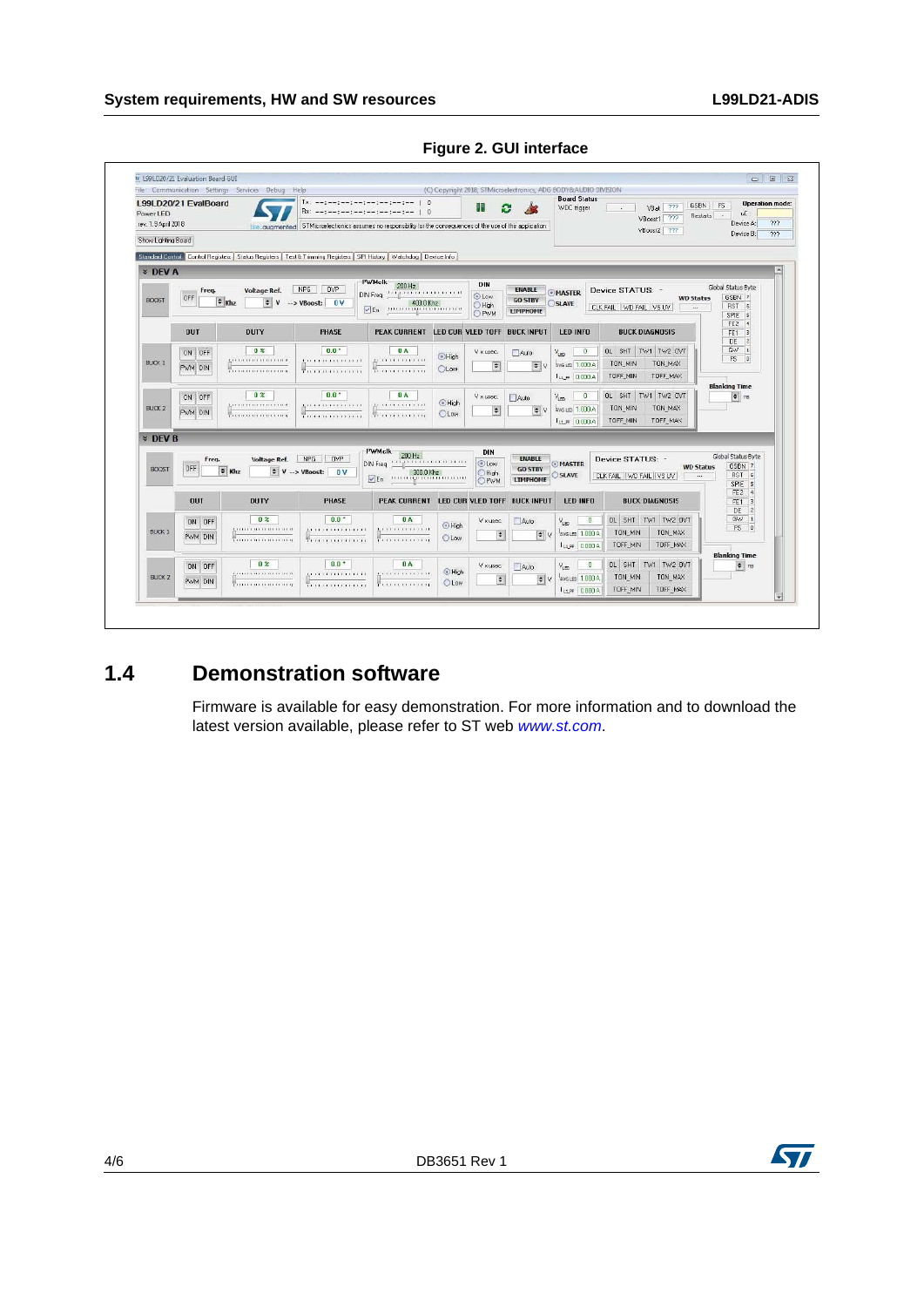# <span id="page-4-0"></span>**2 Revision history**

|  | Table 2. Document revision history |  |  |
|--|------------------------------------|--|--|
|--|------------------------------------|--|--|

| Date        | <b>Revision</b> | <b>Changes</b>   |
|-------------|-----------------|------------------|
| 25-Jun-2018 |                 | Initial release. |